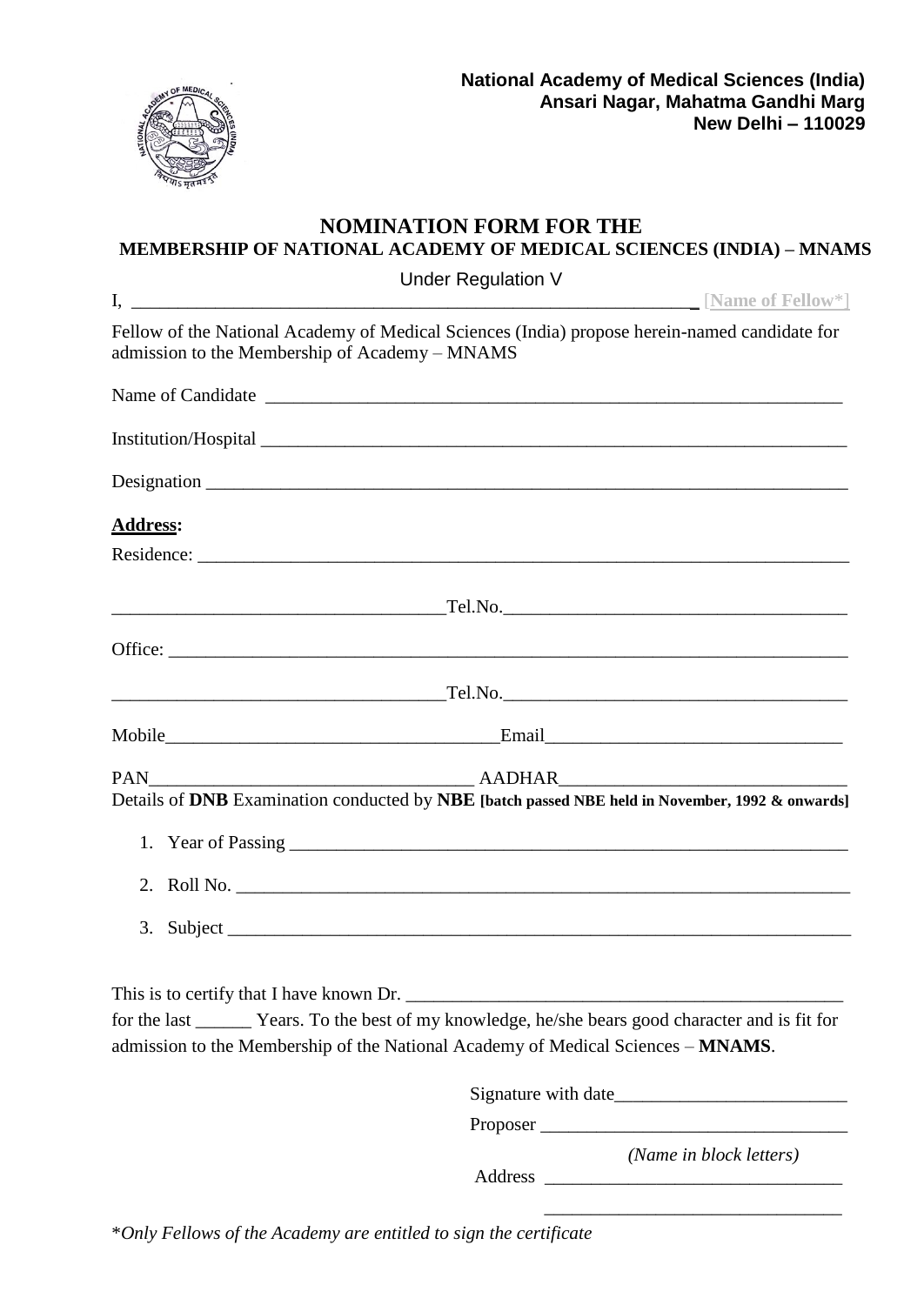# *To be filled in the Office of the Academy*

|     | (d) Date of approval by the Council [20] Date of approval by the Council [20] Date of approval by the Council |
|-----|---------------------------------------------------------------------------------------------------------------|
|     |                                                                                                               |
| (f) | Date of receipt of enrolment/fee and Life Subscription__________________________                              |
|     |                                                                                                               |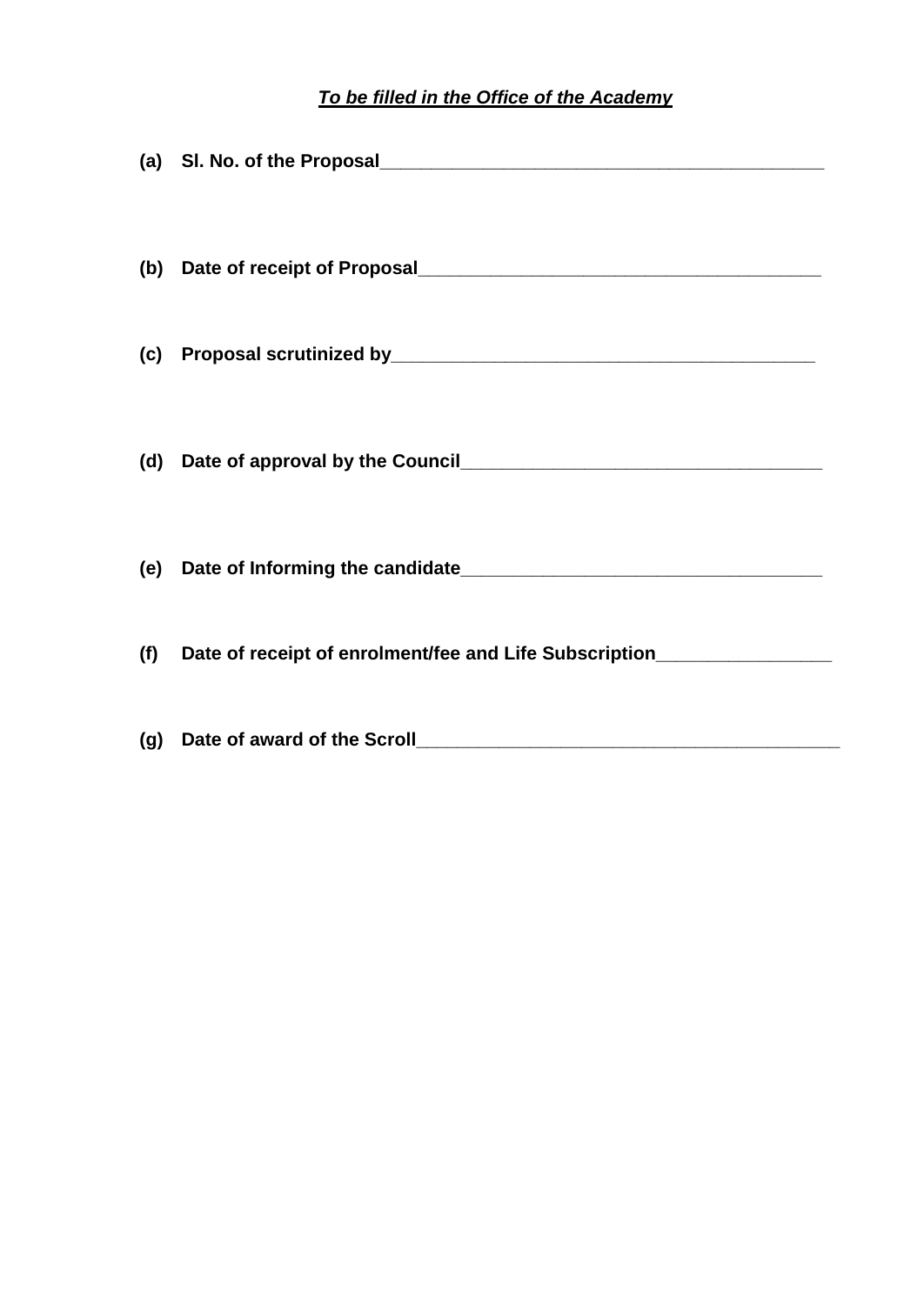| <b>BIODATA</b> of the candidate applying for admission to the<br>"Membership of the National Academy of Medical Sciences (India)<br>$-MNAMS"$ (under Regulation V of the Memorandum of<br><b>Association, Rules and Regulations).</b> |                   | <b>Photo Attested</b><br>by<br>the Proposer<br>to be pasted here |
|---------------------------------------------------------------------------------------------------------------------------------------------------------------------------------------------------------------------------------------|-------------------|------------------------------------------------------------------|
|                                                                                                                                                                                                                                       |                   |                                                                  |
| Surname                                                                                                                                                                                                                               | <b>First Name</b> | <b>Middle Name</b>                                               |
|                                                                                                                                                                                                                                       |                   |                                                                  |
| $\text{(c)}$ Date of Birth                                                                                                                                                                                                            |                   |                                                                  |
|                                                                                                                                                                                                                                       |                   |                                                                  |
|                                                                                                                                                                                                                                       |                   |                                                                  |
| ,我们也不能在这里的时候,我们也不能在这里的时候,我们也不能会在这里的时候,我们也不能会在这里的时候,我们也不能会在这里的时候,我们也不能会在这里的时候,我们也不                                                                                                                                                     |                   |                                                                  |
|                                                                                                                                                                                                                                       |                   |                                                                  |
|                                                                                                                                                                                                                                       |                   |                                                                  |
| $\alpha$ (c) Mobile No. with S.T.D. Code Res.                                                                                                                                                                                         |                   |                                                                  |
|                                                                                                                                                                                                                                       |                   |                                                                  |
|                                                                                                                                                                                                                                       |                   |                                                                  |
| 5. Registration:                                                                                                                                                                                                                      |                   |                                                                  |
| $(i)$ M.C.I.                                                                                                                                                                                                                          |                   |                                                                  |
| <b>OR</b><br>(ii) State Medical Council<br>(Please attach an attested self-attested copy of the registration certificate)                                                                                                             |                   |                                                                  |
| 6. Particulars of passing the DNB Examination conducted by the National Board of Examinations:                                                                                                                                        |                   |                                                                  |
|                                                                                                                                                                                                                                       |                   |                                                                  |
| $(b)$ Roll No.                                                                                                                                                                                                                        |                   |                                                                  |
|                                                                                                                                                                                                                                       |                   |                                                                  |

 **(Please attach an attested/self-attested copy of the diploma certificate of NBE)**